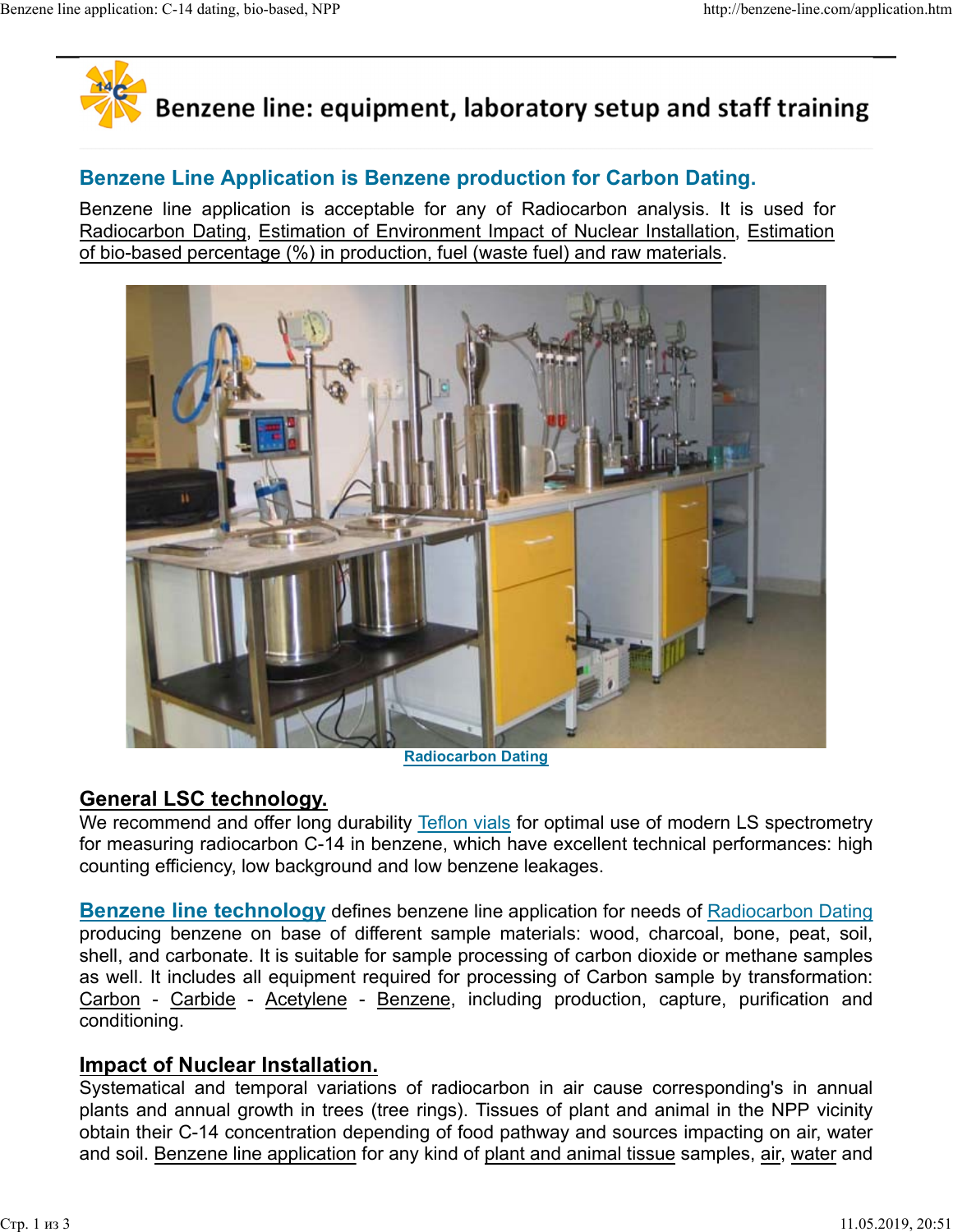soil samples to be transformed into benzene for radiocarbon measurement by liquid scintillation counting (LSC). Benzene line application: C-14 dating, bio-based, NPP http://benzene-line.com/application.htm<br>
<u>soil</u> samples to be transformed into benzene for radiocarbon measurement by liquid scintillation<br>
counting (LSC).



NPP Installation

### Bio-based percentage.

Benzene line application and following LS counting of benzene sample enables calculation of fraction of Bio-based in fuel (bio-diesel and waste fuel), plastic and raw materials. It is promising approach comparing to one based on mass calculation for each fraction corresponding to mixture.



Bio-based

**Benzene sample** could be prepared according to one of the traditional approaches based on processing of charcoal or carbon dioxide sample. Any of the modern approaches based on vacuum pyrolysis simplify procedures obtaining of lithium carbide and rises chemical yield what is most important for processing of small samples, like : capsule technology and microliner thermodestruction technology.

Modern Radiocarbon analysis involve variety kind of sample material for analyses, which could be processed in benzene line using of vacuum pyrolysis in one or two steps depending on